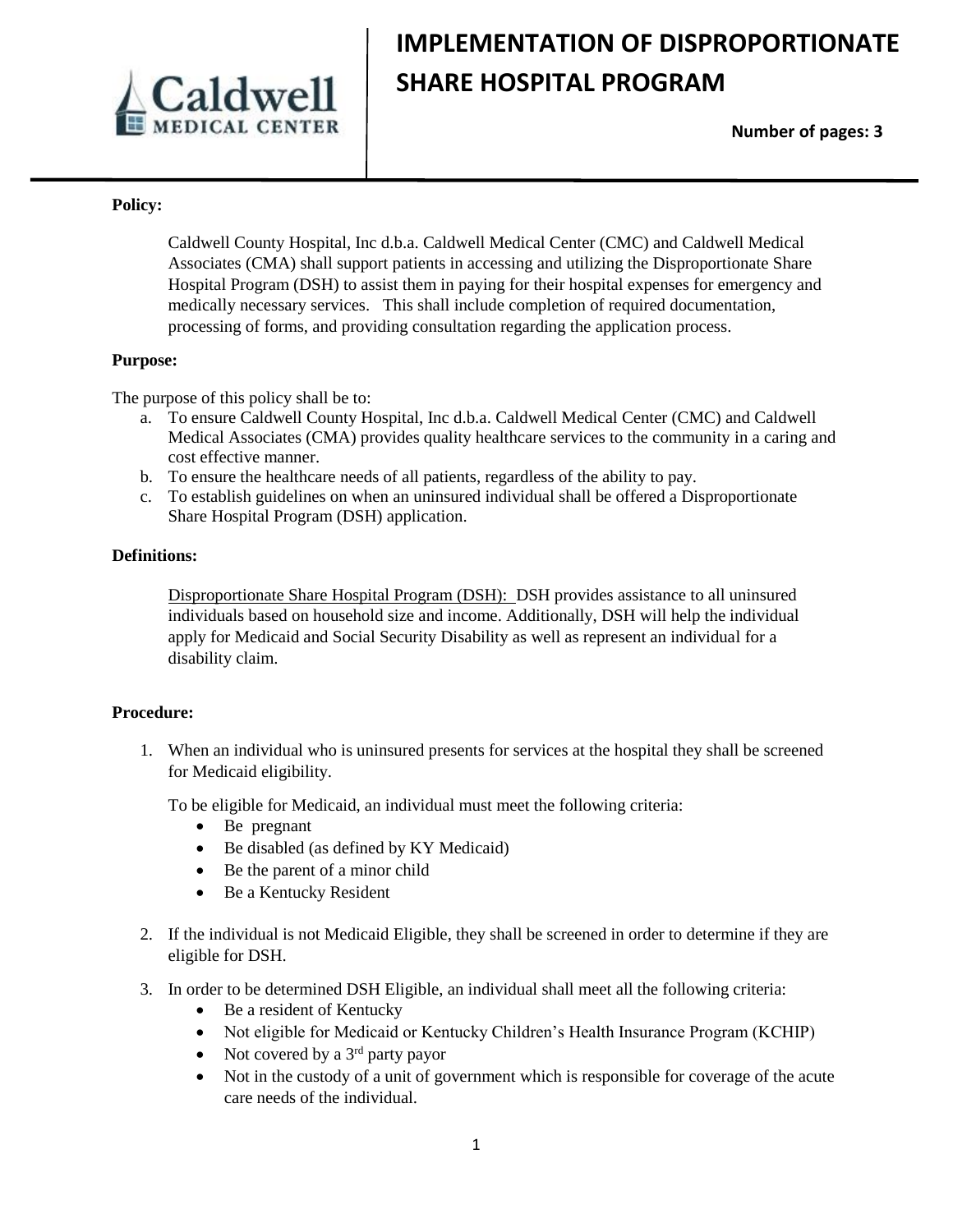

# **IMPLEMENTATION OF DISPROPORTIONATE SHARE HOSPITAL PROGRAM**

## **Number of pages: 3**

• Meet the following income and resource criteria:

\*The below rates are subject to change at the discretion of DSH or Hospital Administration and the Board of Directors of Caldwell County Hospital, Inc.

| <b>Household Size</b> | <b>Resource Limit</b> | 100% of the Poverty          | (Annual Income |
|-----------------------|-----------------------|------------------------------|----------------|
|                       |                       | <b>Level (Monthly Income</b> | $Limit)*$      |
|                       |                       | $Limit)*$                    |                |
|                       | \$2,000               | \$1,012                      | \$12,140       |
|                       | \$4,000               | \$1,372                      | \$16,460       |
|                       | \$4,050               | \$1,732                      | \$20,780       |
|                       | \$4,100               | \$2,092                      | \$25,100       |
|                       | \$4,150               | \$2,452                      | \$29,420       |

Add an additional \$4,180.00 for each person. \*Income Limits are effective April 1, 2017.

- 4. The following parameters shall be utilized when determining DSH eligibility:
	- a. All income of a family unit is to be counted. The family unit shall include:
		- The individual;
		- The individual spouse who lives in the home;
		- A parent or parents, of a minor child, who lives in the home;
		- All minor children who live in the home.
	- b. Related and nonrelated household member(s) who do not fall into one of the groups listed above shall be considered a separate family unit.
	- c. Countable resources shall be limited to cash, checking and savings accounts, stocks, bonds, certificates of deposit, and money market accounts.
	- d. Countable resources may be reduced by unpaid medical expenses of the family unit to determine eligibility.
- 5. All eligible individuals shall be offered a DSH application at the time of registration unless the individual is within a correctional system. This shall include status as an inmate of a jail/prison or in the custody of a unit of government which is responsible for coverage of the acute care needs of the individual.
- 6. Non Urgent Emergency Room patients that are triaged and discharged to primary care, express track shall not be given a DSH application as no charges were incurred.
- 7. The DSH application shall be forwarded to Disability and Medical Consultants, Ltd. (DMC) for processing. A Collect Code P shall be added to each account and the account documented.